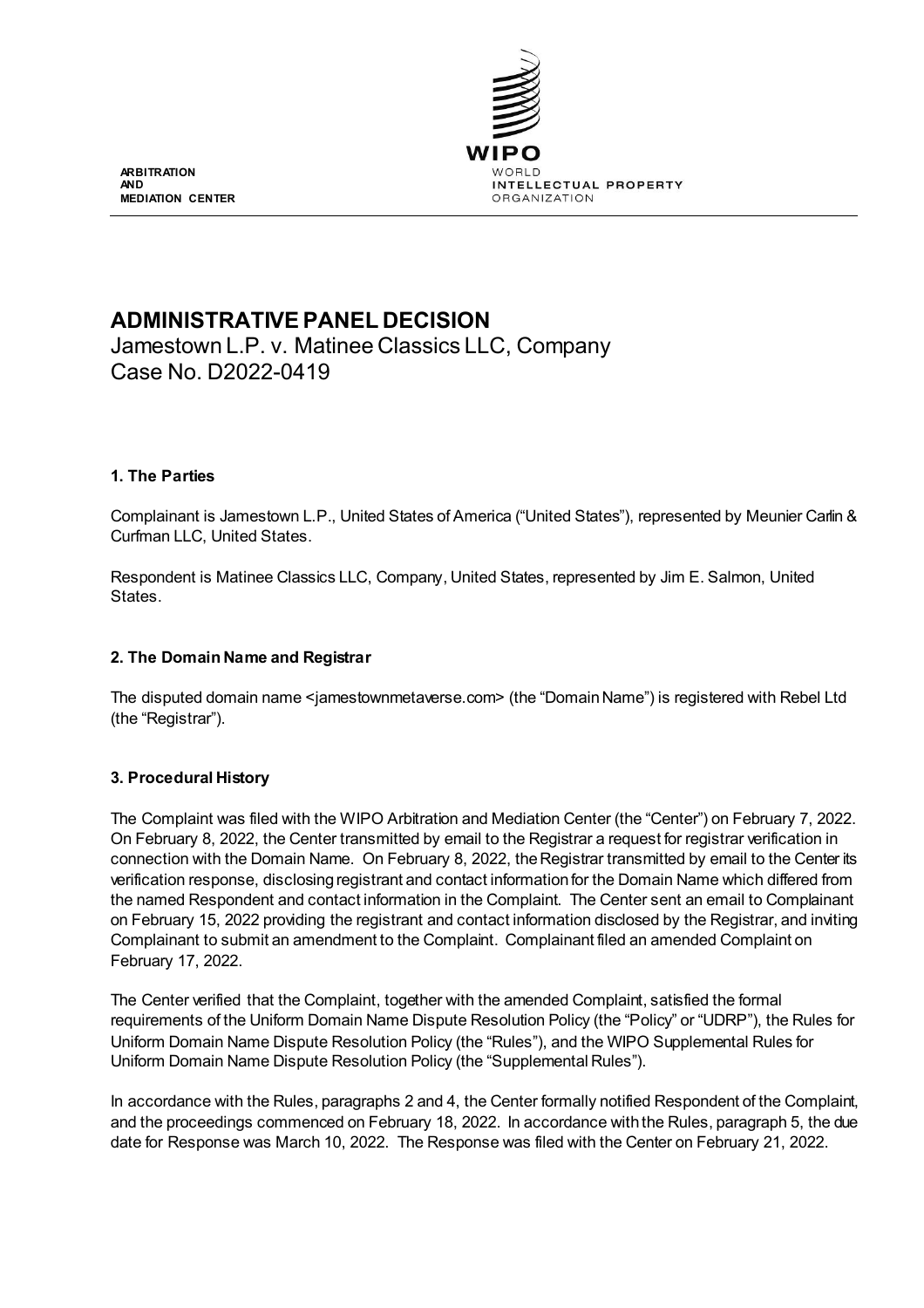#### page 2

The Center appointed Robert A. Badgley as the sole panelist in this matter on March 14, 2022. The Panel finds that it was properly constituted. The Panel has submitted the Statement of Acceptance and Declaration of Impartiality and Independence, as required by the Center to ensure compliance with the Rules, paragraph 7.

## **4. Factual Background**

Founded in 1983, Complainant describes itself as a "global, designed-focused real estate investment and management firm." Complainant holds several United States Patent and Trademark Office ("USPTO") registrations for the trademark JAMESTOWN, including: word mark JAMESTOWN, USPTO Reg. No. 2,522,550, registered on December 25, 2001 in connection with "real estate management and syndication services" and "real estate development services"; and stylized mark JAMESTOWN, USPTO Reg. No. 6,276,958, registered February 23, 2021 in connection with "consulting services in the area of sustainable business solutions," as well as "investment advisory services" and related services.

According to Complainant, it has "extensively promoted events and services in the metaverse," such as a virtual party at One Times Square in New York City, one of complainant's best known properties. Annexed to the Complaint is a December 29, 2021 press release announcing that Complainant and Digital Currency Group would be hosting a virtual event called the "MetaFest 2022 global party" two days later to celebrate the new year.

Wikipedia describes the term "metaverse" as follows:

"A metaverse is a network of 3D virtual worlds focused on social connection. In futurism and science fiction, it is often described as a hypothetical iteration of the Internet as a single, universal virtual world that is facilitated by the use of virtual and augmented reality headsets."

The Domain Name was registered on January 5, 2022, seven days after the press release noted above. The Domain Name resolves to Respondent's website, located at <metaversedomainnames.com>, where numerous domain names are offered for sale. Many of these domain names reflect a single word followed by "metaverse." Respondent has registered numerous domain names containing the names of Major League Basebell, National Football League, or National Basketball Association teams followed by "metaverse" (such as <oriolesmetaverse.com>, <jaguarsmetaverse.com>, and <pistonsmetaverse.com>).

Respondent's website also lists as for sale domain names such as <br/>buickmetaverse.com> and "platofarmmetaverse.com>. BUICK is a famous trademark owned by a major automobile manufacturer. PLATO FARM is a video game whose owner describes it as "a metaverse that uses blockchain technology to simulate the evolution of human civilization."

The Domain Name is offered for sale at Respondent's for USD 300,000.

The crux of the Response is reflected in the following passage:

"I seek out single, common, English language, dictionary noun words, mainly comprised of every day popular subjects such as animals, birds, geographical locations, current events etc. and add the additional word 'Metaverse' or 'Virtual Reality' in the .com designation. I anticipate these domains will become extremely sought after in the future because of the phenomenal public interest in this unique subject. As such a multitude of individuals and organizations will eventually desire to own these assets. I just happen to have the foresight to envision their potential popularity. When I acquire a 'Metaverse' domain name. I research a multitude of websites that may have any interest in becoming involved with the subject down the road and I proactively email them (including Complainant). I introduce my company and explain that I have invested in numerous domains (exact match and/or subject specific) that they may, or may not, wish to acquire as a purchase from my bone fide goods and services business. I always include that my domains are non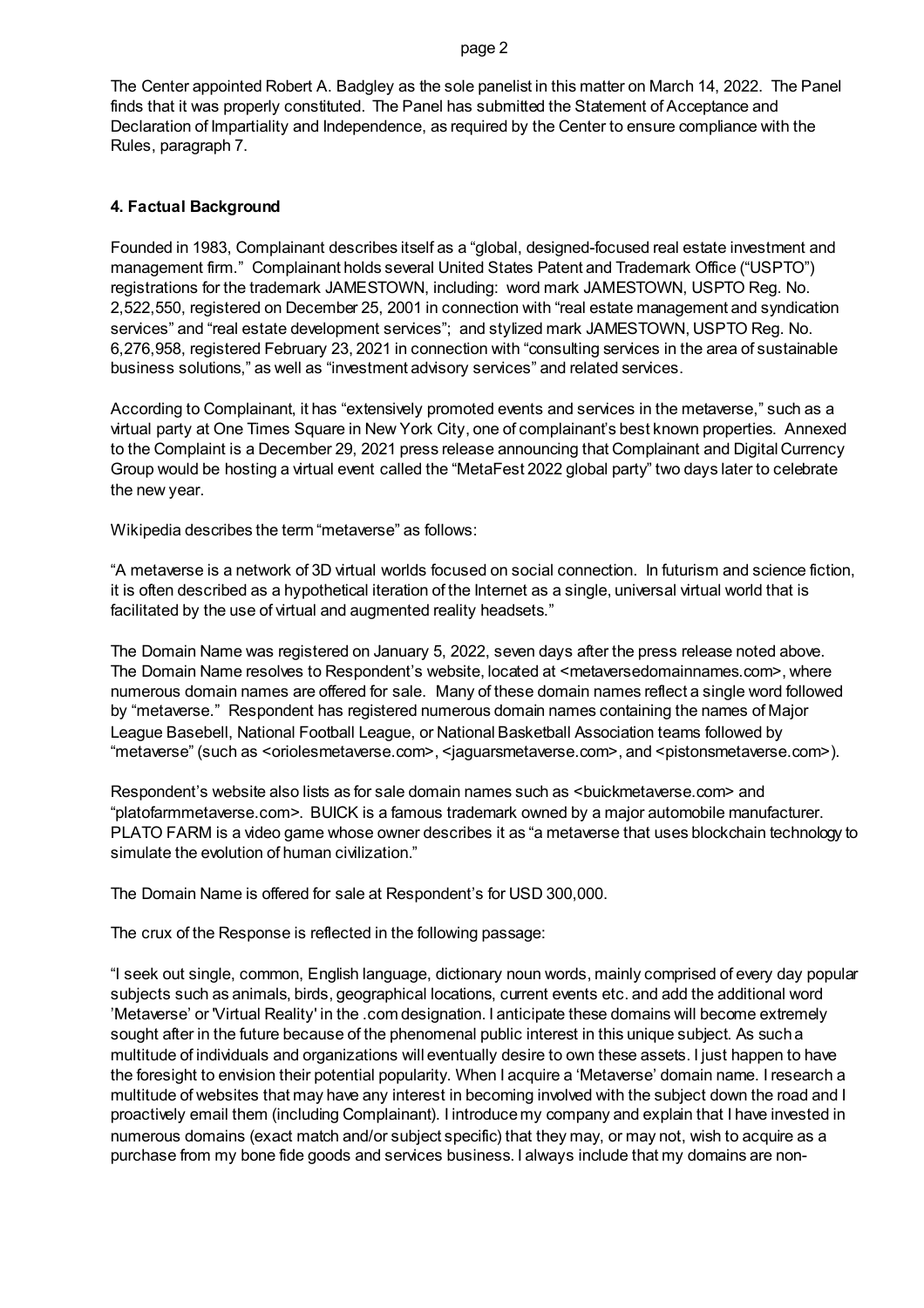page 3

trademark infringing. Most of the prospecting emails I send out are disregarded if the recipient is not interested in my offer. This is the first Complaint filed to disgorge me of my rightfully owned domain name."

Respondent states that his business does not compete with Complainant's real estate and investment business. Respondent states further that there are numerous third parties using the trademark JAMESTOWN, and that Jamestown is also a geographically descriptive term.

On January 4, 2022, Respondent sent an email to a number of executives at Complainant's firm. The email stated in part:

"I just registered a new non trademark infringing domain name that I confirmed at the US Patent and Trademark Office (uspto.gov), that you may have an interest in owning based on your new business venture. There is no US Federal Trademark currently issued nor applied for regarding a Metaverse utilizing Jamestown as I conducted my due diligence research so anyone is legally allowed to register this specific domain name without being in violation of US Trademark law. JamestownMetaverse.com As everyone acknowledges the Metaverse is definitely here to stay! As such I took a slightly different approach for investing than the norm by registering 175+ one-of-a-kind, exact match, subject specific, non trademark infringing .com domain names related to this absolute phenomenon that I am offering for sale either individually or as a complete package whichever is your preference."

In this email, Respondent offered to reduce the price to USD 29,000 per domain name if Complainant was interested in purchasing a whole portfolio of domain names.

## **5. Parties' Contentions**

## **A. Complainant**

Complainant contends that it has established all three elements required under the Policy for a transfer of the Domain Name.

## **B. Respondent**

As noted above, Respondent asserts that it is engaged in a legitimate business of selling non-infringing domain names incorporating the word "metaverse."

## **6. Discussion and Findings**

Paragraph 4(a) of the Policy lists the three elements which Complainant must satisfy with respect to the Domain Name:

(i) the Domain Name is identical or confusingly similar to a trademark or service mark in which Complainant has rights; and

(ii) Respondent has no rights or legitimate interests in respect of the Domain Name; and

(iii) the Domain Name has been registered and is being used in bad faith.

## **A. Identical or Confusingly Similar**

The Panel concludes that Complainant has common law rights in the unregistered trademarks JAMESTOWN through use demonstrated in the record. The Panel finds that the Domain Name is confusingly similar to this trademark. The JAMESTOWN mark is entirely reproduced in the Domain Name, and is clearly recognizable within the Domain Name despite the additional word "metaverse."

Complainant has established Policy paragraph 4(a)(i).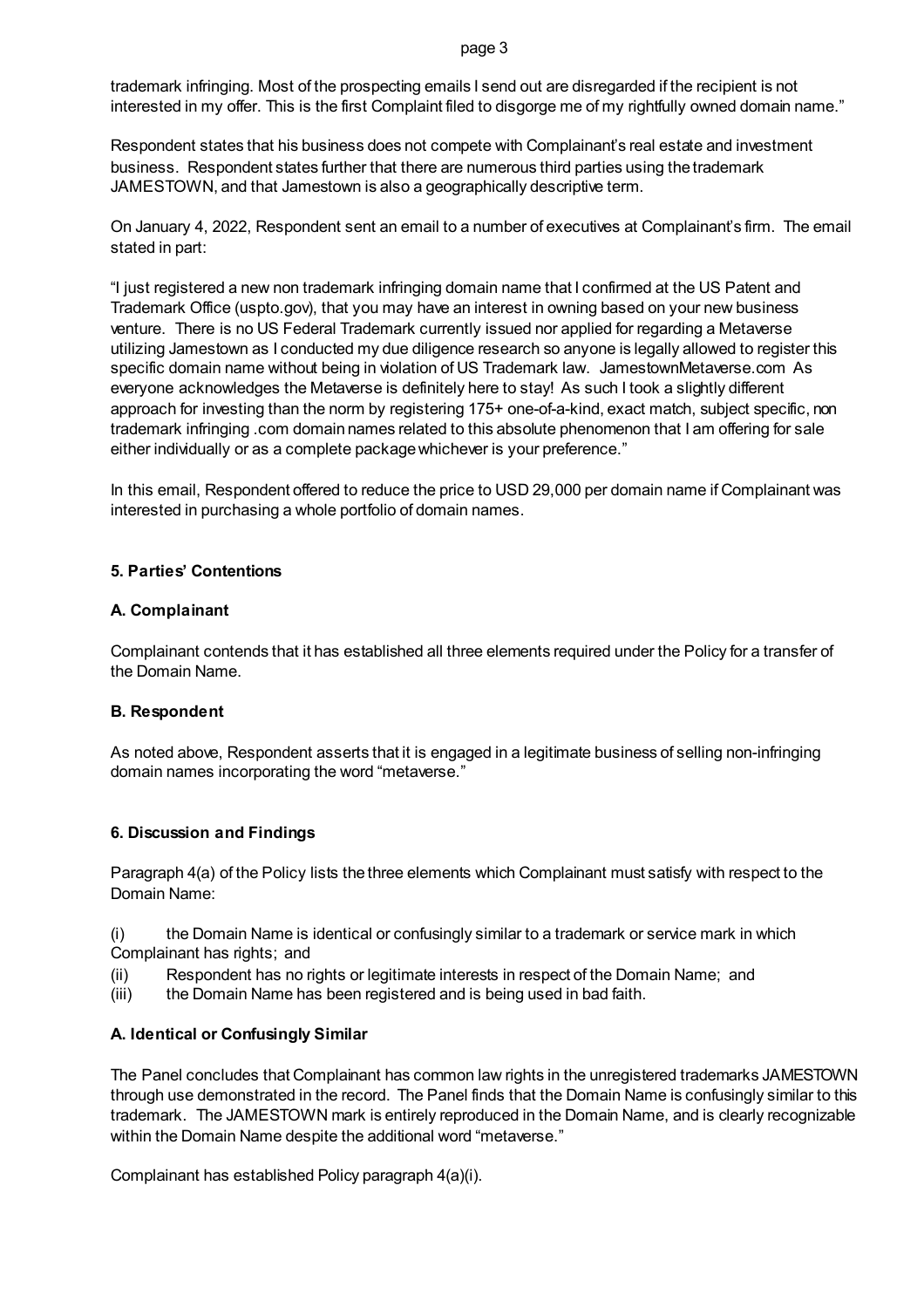## **B. Rights or Legitimate Interests**

Pursuant to paragraph 4(c) of the Policy, Respondent may establish its rights or legitimate interests in the Domain Name, among other circumstances, by showing any of the following elements:

(i) before any notice to you [Respondent] of the dispute, your use of, or demonstrable preparations to use, the Domain Name or a name corresponding to the Domain Name in connection with a *bona fide* offering of goods or services; or

(ii) you [Respondent] (as an individual, business, or other organization) have been commonly known by the Domain Name, even if you have acquired no trademark or service mark rights; or (iii) you [Respondent] are making a legitimate noncommercial or fair use of the Domain Name, without intent for commercial gain to misleadingly divert consumers or to tarnish the trademark or service mark at issue.

The Panel concludes that Respondent lacks rights or legitimate interests in the Domain Name. Registering and selling domain names is not *per se* an illegitimate practice, as has been confirmed in numerous prior decisions under the UDRP. Targeting a trademark and seeking to sell a corresponding domain name to the trademark holder is, however, not legitimate. Here, Respondent admits that he was aware of Complainant's JAMESTOWN, and Respondent promptly sent an email to Complainant offering to sell the Domain Name for a massive profit, namely, USD 300,000.

Moreover, notwithstanding Respondent's claim to avoid trademark infringement when selecting domain names, Respondent's portfolio includes domain names such as <br/>buickmetaverse.com> and <platofarmmetaverse.com>. As noted above, BUICK is a famous trademark which does not correspond to any common dictionary term, and PLATO FARM is a video game whose owner describes it as a "metaverse." These facts undermine Respondent's credibility and claim to engage in purely good-faith domain name registrations.

Complainant has established Policy paragraph 4(a)(ii).

# **C. Registered and Used in Bad Faith**

Paragraph 4(b) of the Policy provides that the following circumstances, "in particular but without limitation," are evidence of the registration and use of the Domain Name in "bad faith":

(i) circumstances indicating that Respondent has registered or has acquired the Domain Name primarily for the purpose of selling, renting, or otherwise transferring the Domain Name registration to Complainant who is the owner of the trademark or service mark or to a competitor of that Complainant, for valuable consideration in excess of its documented out of pocket costs directly related to the Domain Name; or

(ii) that Respondent has registered the Domain Name in order to prevent the owner of the trademark or service mark from reflecting the mark in a corresponding domain name, provided that Respondent has engaged in a pattern of such conduct; or

(iii) that Respondent has registered the Domain Name primarily for the purpose of disrupting the business of a competitor; or

(iv) that by using the Domain Name, Respondent has intentionally attempted to attract, for commercial gain, Internet users to Respondent's website or other online location, by creating a likelihood of confusion with Complainant's mark as to the source, sponsorship, affiliation, or endorsement of Respondent's website or location or of a product or service on Respondent's website or location.

The Panel concludes that Respondent has registered and used the Domain Name in bad faith. The Panel incorporates its discussion above in the "Rights or Legitimate Interests" section. As noted above, Respondent admits knowledge of the JAMESTOWN mark at the time the Domain Name was registered.